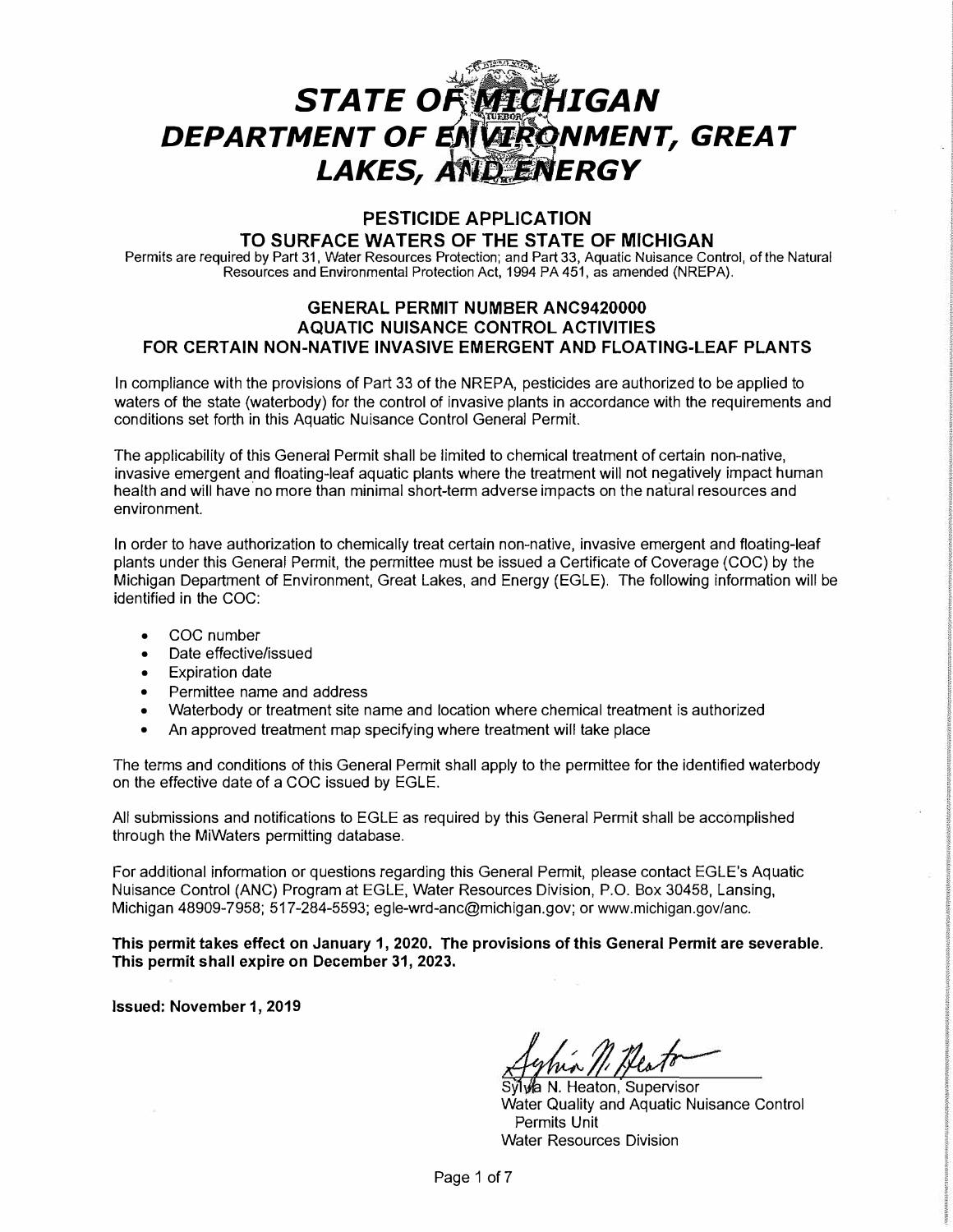## **Section A. Annual Fee for Certificates of Coverage that Cover More than One Year**

In accordance with Section 3309 of Part 33, the permittee shall make payment of an annual fee to EGLE by April 1 or prior to the first treatment for each year covered by a multi-year COG issued under this General Permit. The annual fee is equal to the initial COG application fee. The annual fee shall be submitted through the "ANG Annual Fee" Schedule of Compliance in the MiWaters permitting database.

#### **Initial COC Application Fee: \$75.00**

#### **Section B. Qualified Sites**

A site qualifying for approval to be chemically treated under this General Permit must meet the following criteria:

The target for selective chemical control is one or more of the plant species listed in the document titled "Non-native Species approved for chemical treatment under the ANG General Permit." The list is available at www.michigan.gov/anc; select "Application & Permit Information," then select "General Permits and Pre-Approved Lists of Specific Waterbodies Eligible for Certificates of Coverage (COG)," and then select "Non-native Species approved for chemical treatment under the ANG General Permit."

#### **Section C. Authorizations and Coverage Provisions**

#### **1. Authorized Areas**

Chemical treatment for control of non-native, invasive emergent or floating-leaf plants is authorized only to qualified sites as defined by this General Permit, specified by the issued COG, and to areas delineated on the approved treatment map attached to the COG, or through an expansion due to an infestation of an adjacent area in accordance with Section 3311 of Part 33 or approved revision to add treatment areas.

Prior to issuance of the COG under this General Permit, areas where chemical treatment for control of non-native, invasive emergent or floating-leaf plants is undertaken must be either under the legal control of the permittee or the party(ies) who has/have granted the permittee authority to treat, or otherwise under legal control as specified in Section 3308 of Part 33.

## **2. Chemical Application**

The permittee shall comply with this permit and all pesticide label instructions to protect self, others, and the environment. The label is provided with the pesticide container and includes requirements for the safe and effective use of the pesticide; and may suggest ways to avoid unintended impacts to human health and the environment. Pesticide labels are federally approved legal documents and their requirements are enforced under both federal and state laws.

The permittee may apply only those specific chemical products that are approved by EGLE and listed on the chemical table titled "Chemicals approved for use under the ANG General Permit for Certain Non-Native Invasive Emergent and Floating-leaf Plants." This chemical table is available from the ANG Program upon request or at www.michigan.gov/anc; select "Application & Permit Information," then select "General Permits and Pre-Approved Lists of Specific Waterbodies Eligible for Certificates of Coverage (COG)," and then select "Chemicals approved for use under the ANG General Permit for Certain Non-Native Invasive Emergent and Floating-leaf Plants." The necessary application rate may depend on the target species, the timing of the treatment, the use of additives such as surfactants, and various site conditions (refer to the federal product label).

Some chemical products may require special applicator certifications. Refer to the federal product label for applicator certification requirements.

#### **3. Treatment Intervals**

With few exceptions, the products approved for use in Section C.2. of this General Permit have a minimum length of time required between each treatment in the same area(s) of impact, in accordance with the federal product label. Some of the federal product labels also have limits on the total amount of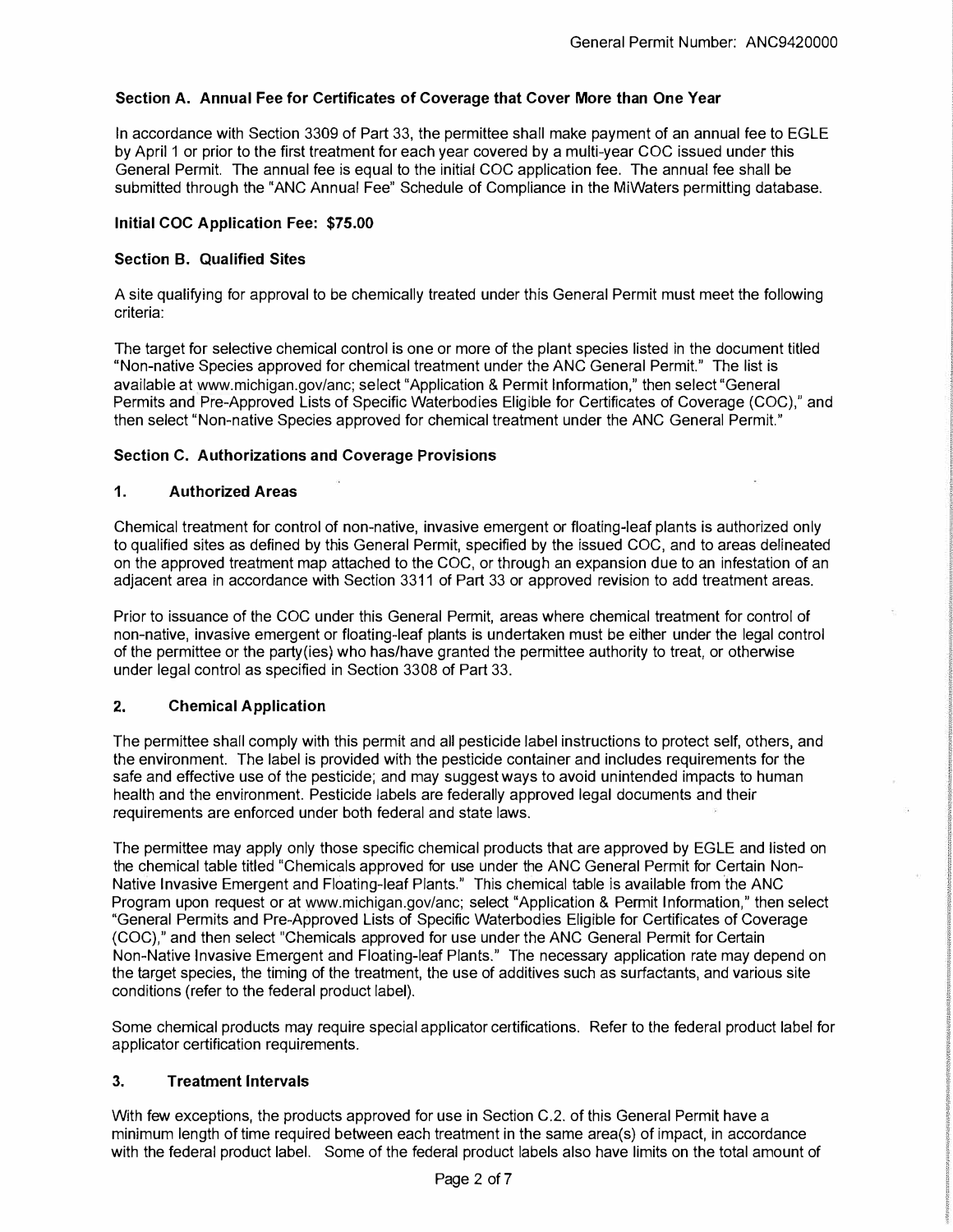chemical applied annually per treatment area. Follow the federal treatment interval and annual limits. Further restrictions are outlined in Section C.4. of this permit.

#### **4. General Conditions**

This General Permit is intended to allow for the selective chemical control of the non-native invasive emergent and floating-leaf plant species listed in the table titled "Plant Species approved for chemical treatment under the Aquatic Nuisance Control General Permit for Certain Non-native Invasive Emergent and Floating-leaf Plants." The intentional chemical treatment of native species is a violation of this permit.

Multiple products with the same active ingredient are approved by this permit. Do not apply multiple formulations of the same active ingredient that, in combination, exceed 1) either of the product label application rates and/or active ingredient concentration for the target species and site conditions, or 2) the approved application rate on this permit, if it is lower than the maximum label rate.

Glyphosate and imazapyr products are broad-spectrum herbicides and can damage all types of vegetation. Triclopyr is generally selective against only broad-leaf species such as purple loosestrife; however, it may also affect other species. All herbicides are to be applied in a manner which best targets the invasive species. Refer to the product label requirements and suggestions to optimize selectivity. The applicator is expected to take all practical measures to avoid impacting non-target vegetation and make each treatment as selective as possible, such as through the careful selection of equipment, method of application, and timing of treatment. Injury to non-target vegetation due to lack of proper precautions and/or measures is a violation of this permit.

With few exceptions, the federal labels for aquatic herbicides require setback distances from active surface water intakes used for potable drinking water. Such intakes exist in inland lakes and along the Great Lakes and connecting waters and serve as drinking water sources for some communities. Refer to the specific product label for setback requirements or guidelines prior to application of these products. Contact the local drinking water authority in proximity to the treatment area if you are unsure about the local drinking water source and location of an intake.

For treatment of all waterbodies in Ingham County, the permittee shall notify the Ingham County Drain Commission a minimum of two (2) working days prior to application of chemical(s). Notify Mr. Eric Daldos by e-mail at EDaldos@ingham.org. Notification must include the date, time, and location(s) of the proposed chemical use. A copy of the notification shall be uploaded in MiWaters through the "ANC Notification of Ingham County Drain Commissioner'' Schedule of Compliance for the associated permit. For general questions to the Ingham County Drain Commissioner, contact the office at 517-676-8381 between 8:00 a.m. and 5:00 p.m., Monday through Friday.

Upon receipt of written notification from EGLE, the permittee may be required to fulfill any of the following requirements:

- Conduct the chemical treatment only when an EGLE representative is present.
- Notify EGLE not less than two (2) working days in advance of chemical treatment(s).
- Submit an accurate map or written description of the exact locations where each chemical was applied to EGLE within 24 hours of the completion of each treatment.
- In addition to the normally required notification, also notify other person(s) specified by EGLE.
- Satisfy additional reporting requirements (instead of, or in addition to, the requirements listed below in Section D).
- Allow EGLE or its representative to collect a sample of the chemical(s) used before or during any chemical treatment.
- Apply chemicals so that swimming restrictions are not imposed on any Saturday, Sunday, or state-declared holiday.
- Take special precautions to avoid or minimize potential impacts to human health and safety, the environment, and non-target organisms.
- Perform water residue analysis to verify the chemical concentrations in the waterbody according to a frequency, timing, and methodology approved by EGLE.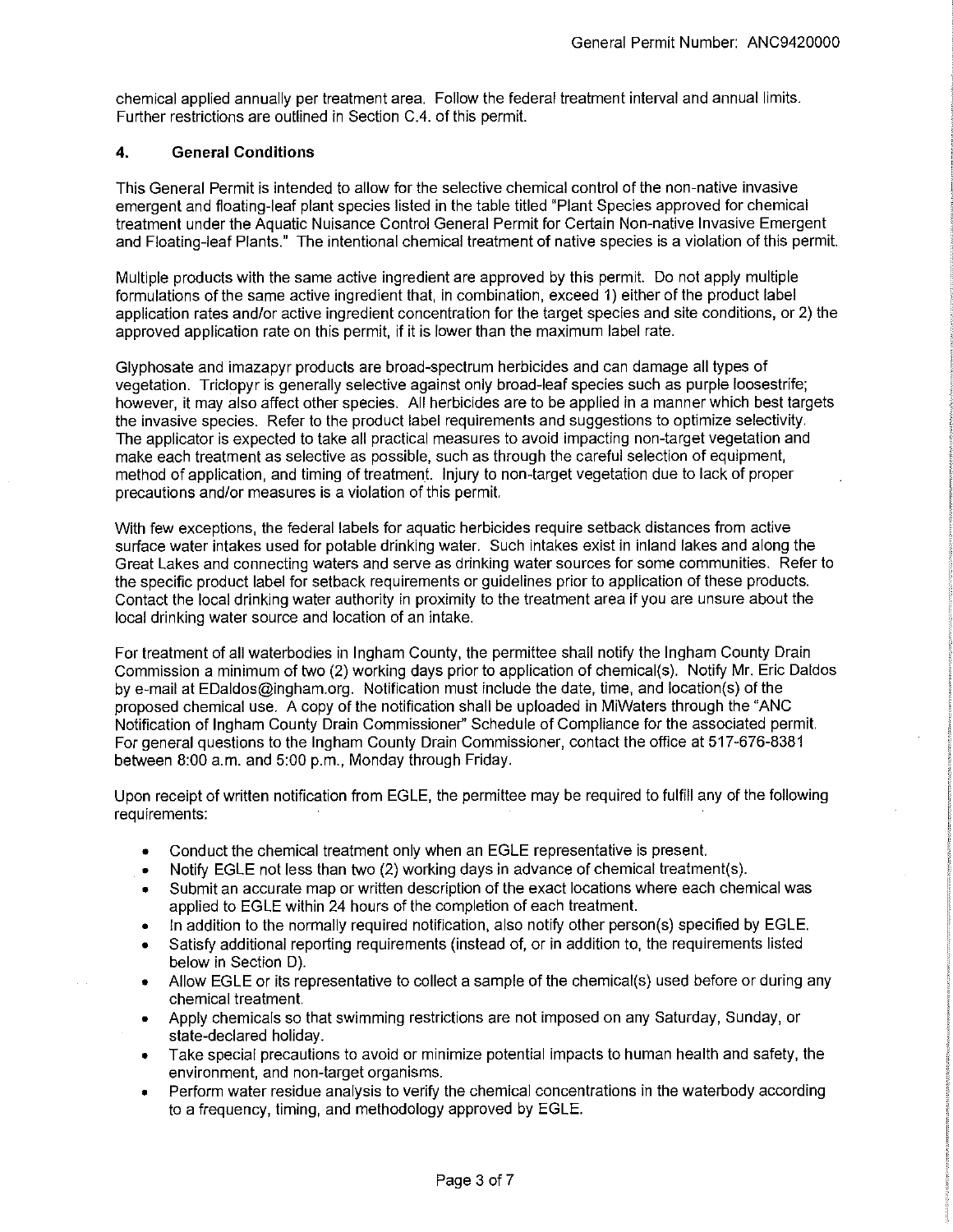- Any other requirements determined by EGLE as necessary to protect the natural resources or the public health and safety, to prevent economic loss or impairment of recreational uses, to protect non-target organisms, or to help ensure control of the aquatic nuisance.
- Hire a certified pesticide applicator where treatment may affect significant or unique natural resources and/or human health interests.
- Implement other measures to avoid impacting sensitive natural resources, environmental attributes and human health, such as federally or state-listed endangered or threatened species, unique habitats or ecosystems, designated critical dunes, designated environmental areas, critical fish spawning areas, and community drinking water intakes.

#### **5. Notification and Posting Requirements**

The ANC statute allows a permittee to expand the area of impact, without a formal revision of the treatment area, beyond that authorized in the COC issued under this General Permit to include adjacent (as defined in Section F. Definitions) areas of the same waterbody or treatment area that became infested after the application was submitted. These areas allowed for expansion, without a formal revision, include **only infestations of non-native species,** as defined in Section F. Definitions. The expansion treatment must use the same chemicals and application rates as those currently authorized in the permit.

The permittee shall submit: (1) a notification of an impending expansion treatment, and (2) an expansion report.

- 1. Notification of impending expansion treatment If expanding the area of impact for treatment of an infestation, the permittee shall notify EGLE prior to the initial treatment of the impending expansion area. This notification may be submitted by telephone at 517-284-5593 or by e-mail at egle-wrd-anc@michigan.gov, except in the following two situations:
	- a) The original area of impact authorized on the permit or COC is greater than 100 acres and the proposed expansion exceeds 50 percent of the original authorized area.
	- b) The treatment area expansion is proposed in a waterbody or treatment area that is located within or along the shoreline of the Great Lakes or inland waters in a municipality or township on the list in Appendix A; which can be found at www.michigan.gov/anc, select "Application & Permit Information, then select "Appendix A- List of Municipal Waterbodies with Intakes".

In these two situations, the permittee shall complete the "ANC Pre-Expansion Notification" Schedule of Compliance in the MiWaters permitting database not less than two (2) full business days before the planned treatment of the expanded area. This notification shall include a map of the proposed expansion area(s), a list of chemical(s) to be applied, the date and lime of anticipated treatment, written authorization to treat, and contact information for the on-site chemical applicator. EGLE has two (2) business days to notify the permittee of any specific concerns about the proposal.

2. Expansion Report Form - The permittee shall complete the "ANG Treatment Expansion Report" Schedule of Compliance in the MiWaters permitting database not later than 15 days following the initial expansion treatment.

Unless alternative notifications are specified by the COC, the permittee is required to notify, in writing, an owner of any adjacent property within 100 feet of the area of impact, not less than seven (7) days, and not more than 45 days, before each initial chemical treatment of the calendar year, in accordance with Section 3310(h) of Part 33. If the owner is not the occupant of the waterfront property or the dwelling located on the property, then the owner is responsible for notifying the occupant. This notification requirement also applies to each new, or expanded, area of impact added during the calendar year.

Notice of the chemical application must be posted prior to each chemical application and shall remain posted for a minimum of 24 hours or until all water use restrictions have expired, whichever is later, in accordance with Section 3310(d) of Part 33. Postings shall also be placed at likely points of public access in non-shoreline treatment areas. Alternate posting locations may be approved on a case-bycase basis by EGLE upon written request from the permittee. The written request must explain the necessity for alternative posting locations and a description of the proposed posting locations, including a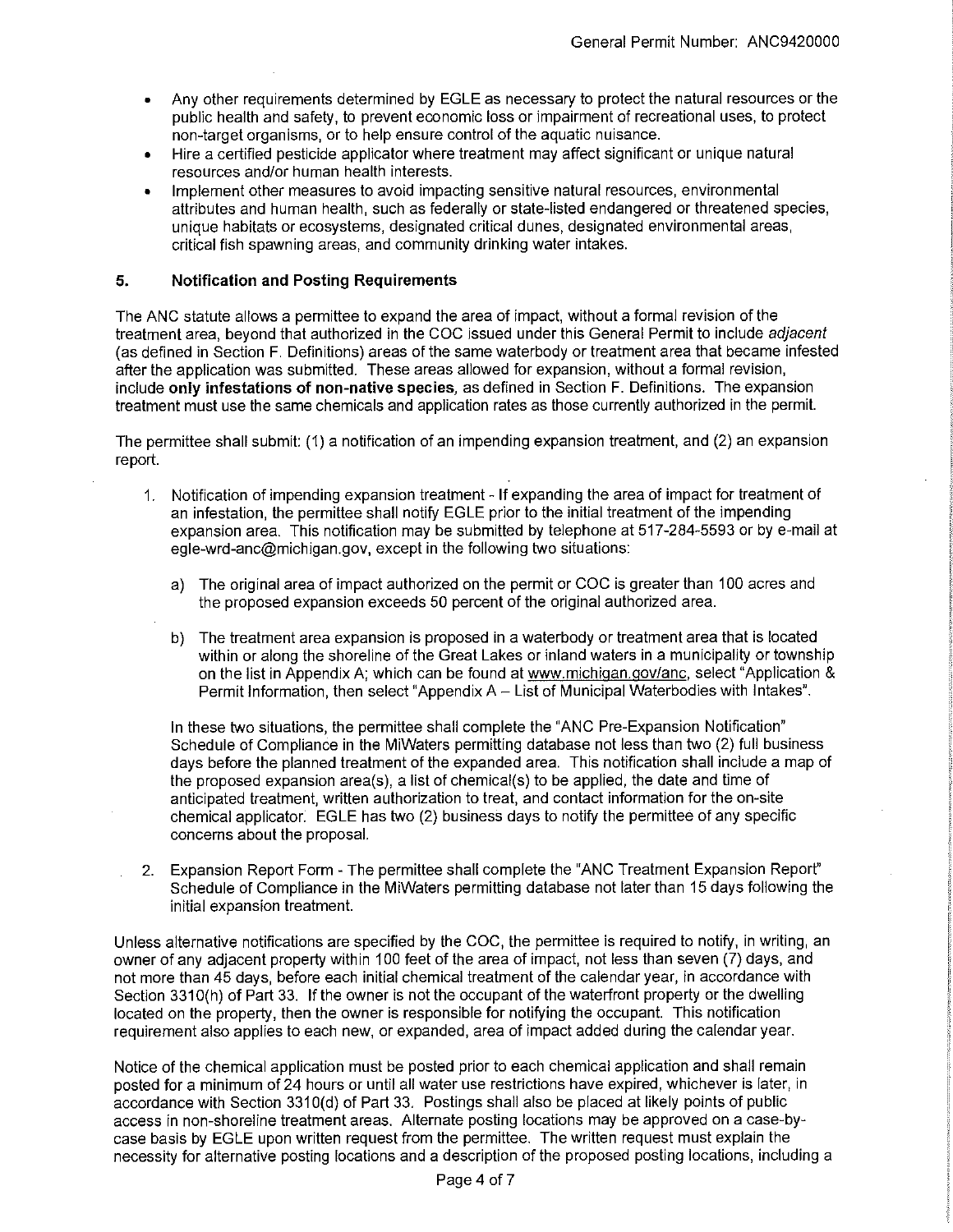map for clarification. An alternate posting request shall be submitted through the MiWaters permitting database as an attachment to the permit application or revision request.

The brand name and water use restrictions listed on the label for the specific product used shall be included on the posting sign. In addition, a 24-hour water use restriction for swimming/entry shall be indicated for all chemical applications. A posting sign template is available at www.michigan.gov/anc; select "Application & Permit Information," and then select "Posting Sign."

#### **Section D. Reporting and Recordkeeping**

#### **1. Environmental Impacts**

The permittee is required to immediately contact EGLE's ANG Program at 517-284-5593 and complete the "ANG Notification of Human or Resource Impacts" Schedule of Compliance in the MiWaters permitting database if any fish or wildlife damage or significant non-target plant or human safety impacts occur in association with any chemical application.

#### **2. Treatment Report**

A complete treatment report including date(s) of application, chemical name(s), EPA registration number(s), application rate(s), amount(s) of chemical(s) applied, weather conditions at time of application, and treatment map(s) indicating the area(s) of impact shall be submitted via the "ANG Treatment Report" Schedule of Compliance in the MiWaters permitting database not later than November 30 of each year that this permit is in effect, even if treatment is not undertaken.

#### **3. Record Retention**

The permittee shall keep written or electronic records as required in this permit. These records must be accurate, complete, and sufficient to demonstrate compliance with the conditions of this permit. All records shall be made available within two (2) calendar days to EGLE upon request, or within a time frame agreed upon by EGLE and the permittee.

The permittee shall obtain and maintain written permission, as described in Section E.6, from each bottomland owner in the area of impact for a minimum of one (1) year from the expiration date of the COG issued under this General Permit, unless exempt under Section 3308 of Part 33.

All other records shall be retained for a minimum of one (1) year beyond the expiration date of the COG issued under this General Permit.

#### **Section E. Liability**

#### **1. Noncompliance**

Initiation of any work on the permitted project confirms the permittee's acceptance and agreement to comply with all terms and conditions of this General Permit. Noncompliance with these terms and conditions of the General Permit, shall be cause for the modification, suspension, or revocation of the COG, in whole or in part. Further, EGLE may initiate criminal and/or civil proceedings to correct deficiencies, protect public health and natural resources, and secure compliance with statutes. Federal pesticide label requirements are incorporated into this permit by reference. Violation of federal pesticide label requirements is considered a violation of this permit.

The issuance of this General Permit does not authorize violation of any federal, state or local laws or regulations, nor does it obviate the necessity of obtaining such permits, including any other EGLE permits or approvals from other units of government, as may be required by law.

Nothing in this permit shall be construed to preclude the initiation of any legal action or relieve any permittee from any responsibilities, liabilities or penalties to which the permittee may be subject under the Endangered Species Act of 1973 (Title 16 of the United States Code, Section 1531 et seq.), or Part 365, Endangered Species Protection, of the NREPA.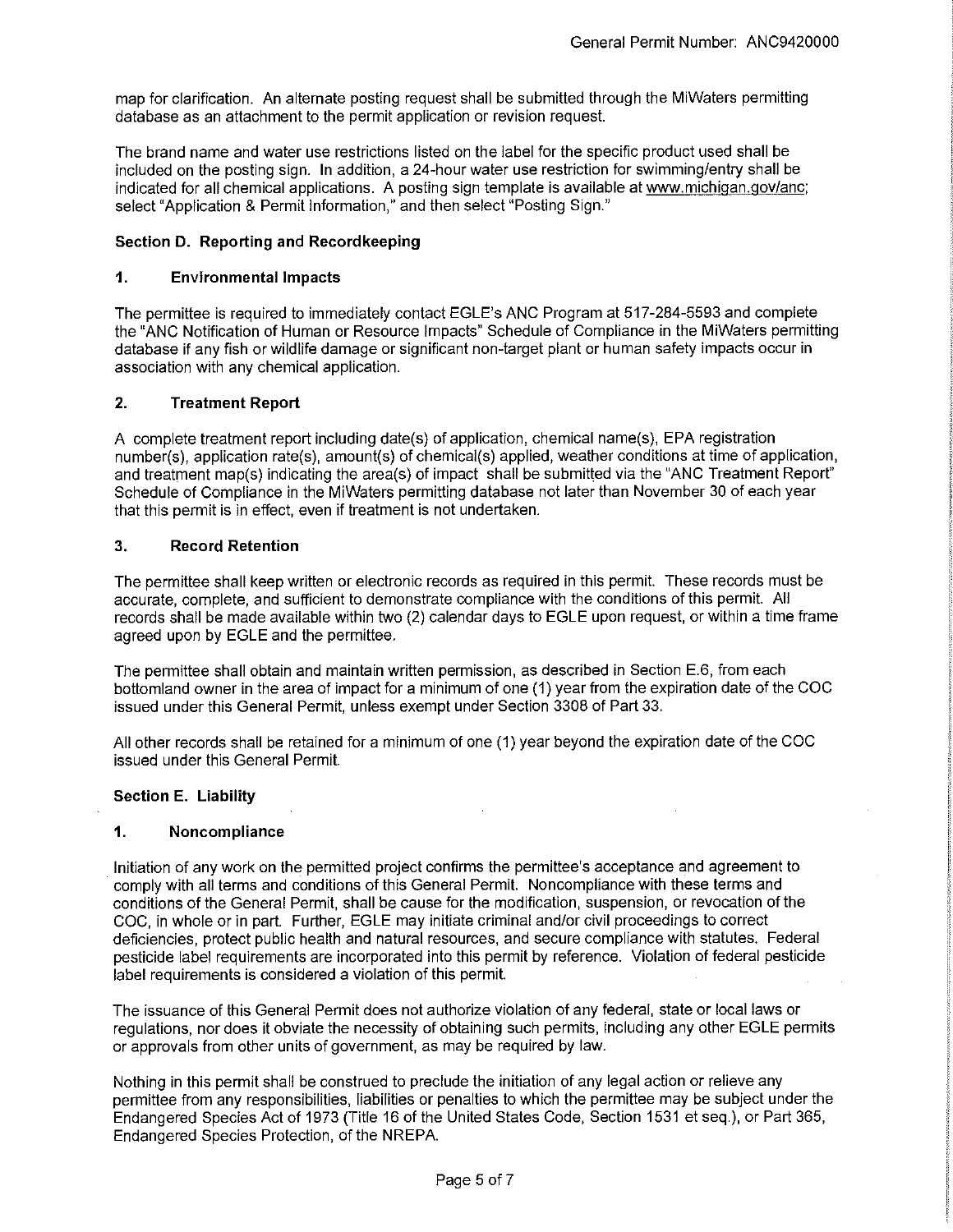## **2. Property Rights**

This General Permit does not convey property rights in either real estate or material, nor does it authorize any injury to private property or invasion of public or private rights.

#### **3. Indemnification**

The permittee shall indemnify and hold harmless the State of Michigan and its departments, agencies, officials, employees, agents and representatives for any and all claims or causes of action arising from acts or omissions of the permittee, or employees, agents, or representatives of the permittee, undertaken in connection with this General Permit. This General Permit shall not be construed as an indemnity by the State of Michigan for the benefit of the permittee or any other person.

## **4. Right of Entry**

The permittee shall allow EGLE the following actions upon the presentation of credentials:

- To enter upon the permittee's premises where application equipment is located or in which any records are required to be kept under the terms and conditions of this permit
- To copy any records required to be kept under the terms and conditions of this permit
- To inspect equipment for use under this permit
- To sample chemicals, discharges, chemical products

#### **5. Laboratory and Analytical**

When required by this permit or per the pesticide product label, laboratory analytical methods, practices and product or water sampling techniques shall be performed in accordance with standard laboratory guidelines. The permittee shall periodically calibrate and maintain all monitoring instrumentation at necessary intervals to ensure accuracy of measurements. When outside contractors or volunteers perform sampling and analysis, the permittee shall ensure that said contractors or volunteers are sufficiently qualified to perform the required sampling and analysis, and that the quality control measures listed above are properly executed. All records shall be made available within two (2) calendar days to EGLE upon request, or within a time frame agreed upon by EGLE and the permittee.

#### **6. Permission to Treat**

The permittee shall obtain authorization to chemically treat the proposed area of impact by obtaining written permission from each property owner who owns bottomlands in the area of impact. Written authorization from all property owners within the area of impact is required for each calendar year that the COG issued under this permit is in effect, prior to chemical treatment. It is the responsibility of the permittee to ensure that all permissions within the permitted treatment area are up to date each calendar year per Section 3308 of Part 33.

#### **Section F. Definitions**

Adjacent: An area of impact, contiguous to an approved treatment area, permissible for expansions for an infestation per Section 3311(3) of Part 33.

Emergent plants: A plant that is rooted in the sediment with most parts of the plant maintained above the waterline.

Floating-leaf plants: Plants with leaves and flowers that float on the water surface.

Infestation: Includes any non-native invasive species that have grown into dense, monotypic stands causing ecological or economic harm.

Initial Chemical Treatment: The first treatment of each calendar year to areas originally permitted, and to each area of expansion or revision, for each year of the life of the permit.

Native: An indigenous species to the ecosystem of Michigan prior to European settlement.